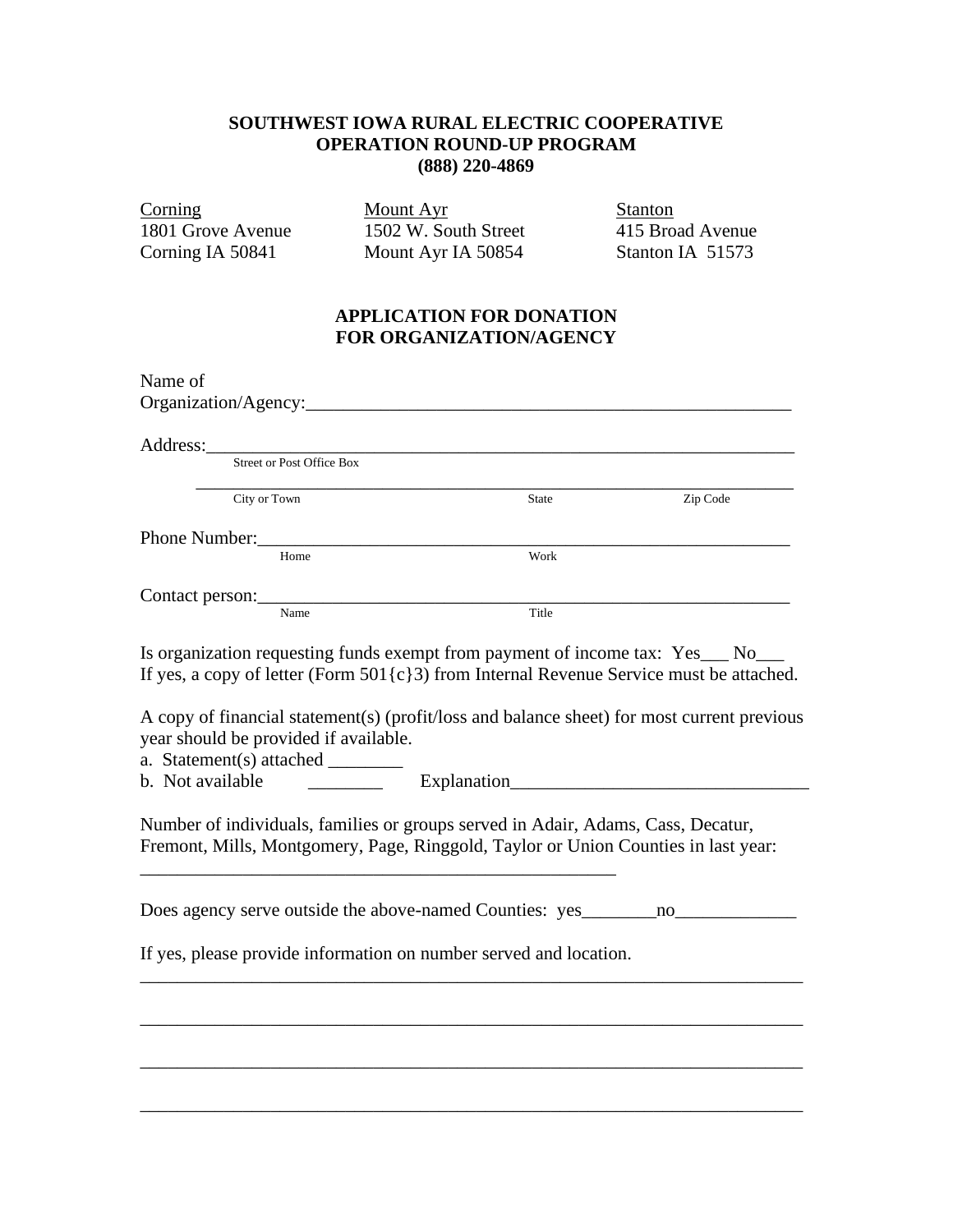State purpose of organization's/agency's request: (Include a description, anticipated start date, and anticipated completion date of the overall project and the specific project component that this request for assistance is intended to be used for (use a separate page if necessary, to include all details).

List total project cost, all proposed sources of funding, and secured funding sources for the request as described above (use a separate page if necessary, to include all details).

How are organization's/agency's programs measured for